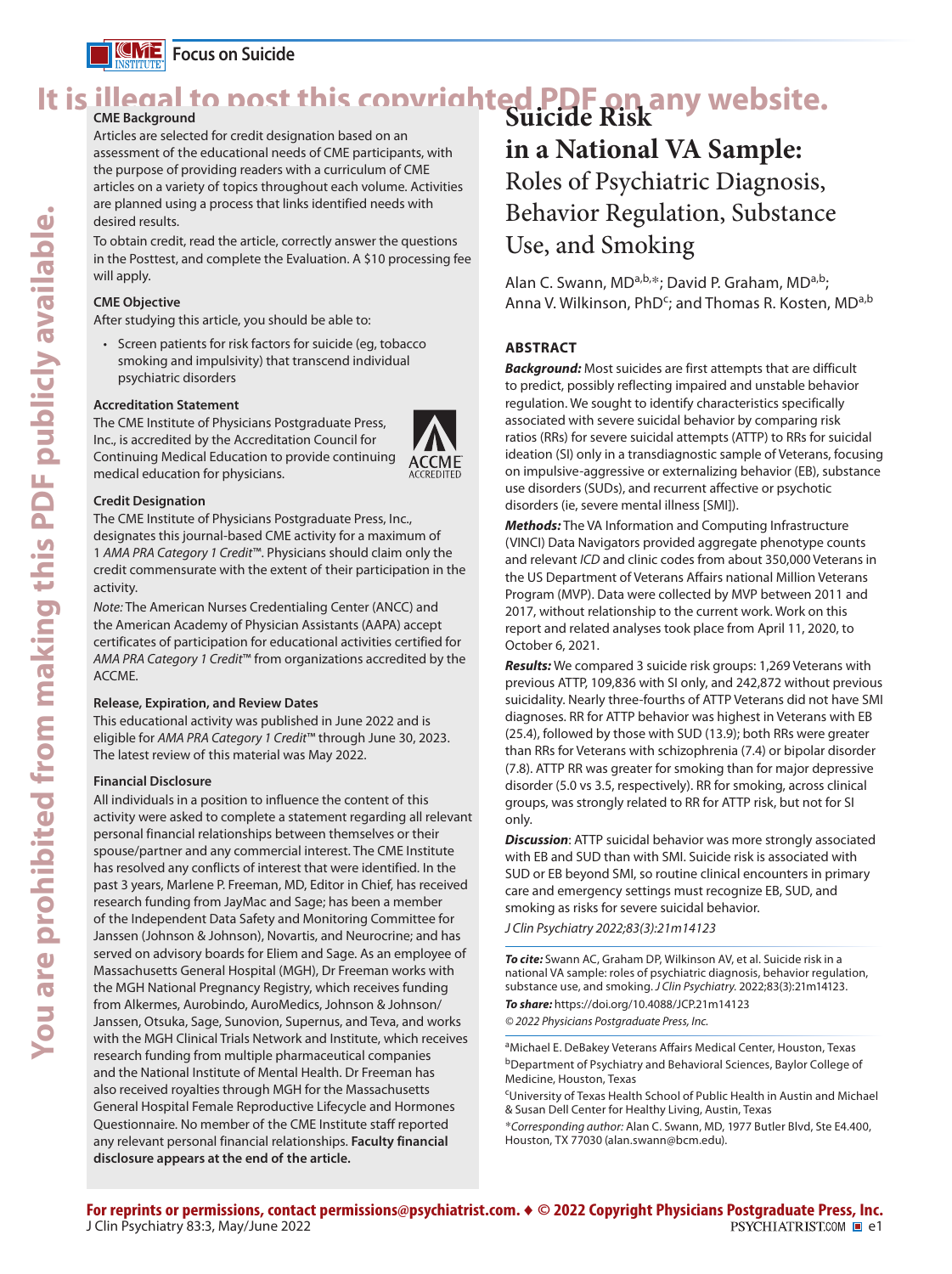## It is illegal to post this copyrighted PDF on any website.

#### **Clinical Points**

- Three-quarters of people with high risk for suicide attempts do not have diagnoses of schizophrenia or recurrent affective disorders, and their suicide risks are more strongly associated with addictive and behavioral disorders.
- Since suicide attempts are strongly related to tobacco smoking and impulsivity, smoking cessation and impulsivity screening should become part of primary care suicide prevention programs.

#### **CHARACTERIZATION AND TIME COURSE OF TRANSDIAGNOSTIC SUICIDE RISK**

#### **Suicide, the Leading Cause of Mortality From Injury, Is Difficult to Predict**

Suicide is the leading cause of mortality from injury in the United States, exceeding motor vehicle accidents and homicide.<sup>1,2</sup> Among medical causes of death, it exceeds diabetes mellitus.<sup>3</sup> Suicide among military personnel exceeds combat mortality<sup>4</sup> and is the leading cause of non-combat death.<sup>5</sup> Yet, identification of effective prevention remains problematic.6,7 Mechanisms underlying suicide risk cross psychiatric diagnoses beyond major affective or psychotic disorders,<sup>8-10</sup> making it necessary to look beyond these diagnoses to identify risk-related characteristics that may be missed in non-psychiatric settings. Severe suicide risk can develop rapidly in susceptible people, making prediction difficult.<sup>11,12</sup>

#### **Levels of Suicide Risk**

Because most suicides are first attempts,<sup>13-16</sup> susceptibility should ideally be identified before the first attempt.<sup>13,14,16</sup> Surviving a medically severe, potentially lethal suicide attempt is a strong predictor of 5-year all-cause mortality from accident, homicide, and other hazardous behavior, which increases 15-fold in men and 9-fold in women, with a 5,402-fold increase in suicide over the general population.<sup>15</sup> Risk is highest during the first year<sup>17</sup> and persists for over 10 years.18 Post-hospital survival time correlated negatively with trait impulsivity.<sup>19</sup> Thus, impulsivity, or immediate action dysregulation, contributes to acute suicide risk.

Since fatal first suicide attempts appear unrelated to any specific psychiatric diagnosis, other risk factors must be identified to prevent the transition from ideation to attempt,<sup>13-16</sup> including risk-related problems in potentially high-risk patients who have not received a psychiatric diagnosis.16 As an initial step, we focused on risk factors in the electronic health record (EHR), comparing 3 risk levels: (1) suicide attempts or severe ideation/plan with hospitalizations (ATTP); (2) suicidal ideation (SI) only, and (3) no SI or behavior (SIB).

#### **Rationale**

Suicidal behavior disorder in *DSM-5*-*TR* crosses diagnoses.8,9 Fatal first suicide attempts (at least 60% of suicides<sup>13,16</sup>) occur in persons without diagnoses commonly associated with (1) clinically noted impulsive or aggressive behavior (ie, externalizing behavior [EB]) and (2) substance use disorders (SUDs), including smoking. Because suicide occurs across and beyond conventional psychiatric diagnoses, evaluation of risk requires identification of characteristics that are identifiable in non-psychiatric settings. Rather than focusing on traditional diagnoses and mental health care settings, we investigated relationships between suicide risk and clinical characteristics, with or without apparent psychiatric diagnoses. In a national community sample of 350,000 Veterans, we used  $EHR^{20,21}$  data to identify susceptibility characteristics for suicide.

#### **METHODS**

#### **Source Population**

About 350,000 Veterans in the US Department of Veterans Affairs (VA) Million Veterans Project (MVP; the population recruited with available data at the time of our analyses) provided EHR data via the VA Information and Computing Infrastructure (VINCI) portal. Using the "Hands-off" approach, VINCI Data Navigators provided cross-tabulations of aggregate phenotype counts, *ICD* codes, clinic codes, and risk flags (behavioral and suicide).<sup>20</sup> *ICD-9* codes were converted to *ICD-10* codes. Identifying and genetic information was not available to the authors. Characteristics studied included history of suicidal ideation or behavior, smoking, alcohol and other SUD history, impulsive-aggressive behavior, and recurrent affective or psychotic disorders.

The sample was recruited and the data entered and processed by MVP between 2011 and 2017. This article was developed between April 11, 2020, and October 6, 2021.

#### **Identification of Suicide Risk Categories**

Preventing transdiagnostic SIB requires high-risk markers accessible in broad, non-psychiatric populations. We defined 3 sets of characteristics from EHR to compare across risk categories: (1) major psychiatric disorders or severe mental illness (SMI) (major depressive disorder, bipolar disorder, or schizophrenia), (2) impulsivity or impulsive aggression disorders (often referred to as EB), and (3) SUD, including smoking. The suicide risk categories were (1) ATTP  $(n=1,269)$  suicide-risk flag plus hospitalization; (2) SI, ie, suicidal ideation without specific plans or attempts  $(n=109,836)$ ; and (3) no SIB (n = 242,872). We anticipated relatively high specificity for ATTP, but less for the lower-risk SI-only group. $21$ 

*Characteristics of suicide risk groups.* We obtained demographic data from VINCI (characteristics of suicidal behavior groups) and from Radhakrishnan et  $al<sup>22</sup>$  (characteristics of the overall study sample). ATTP (mean  $\pm$  SD age, 59.5 $\pm$ 9.1 years) or SI (61.3 $\pm$ 13 years) were younger than the general available MVP population  $(65.9 \pm 11.7 \text{ years})$ .<sup>22</sup> A higher percentage of women were in ATTP (19%) or SI (12.7%) groups than in the overall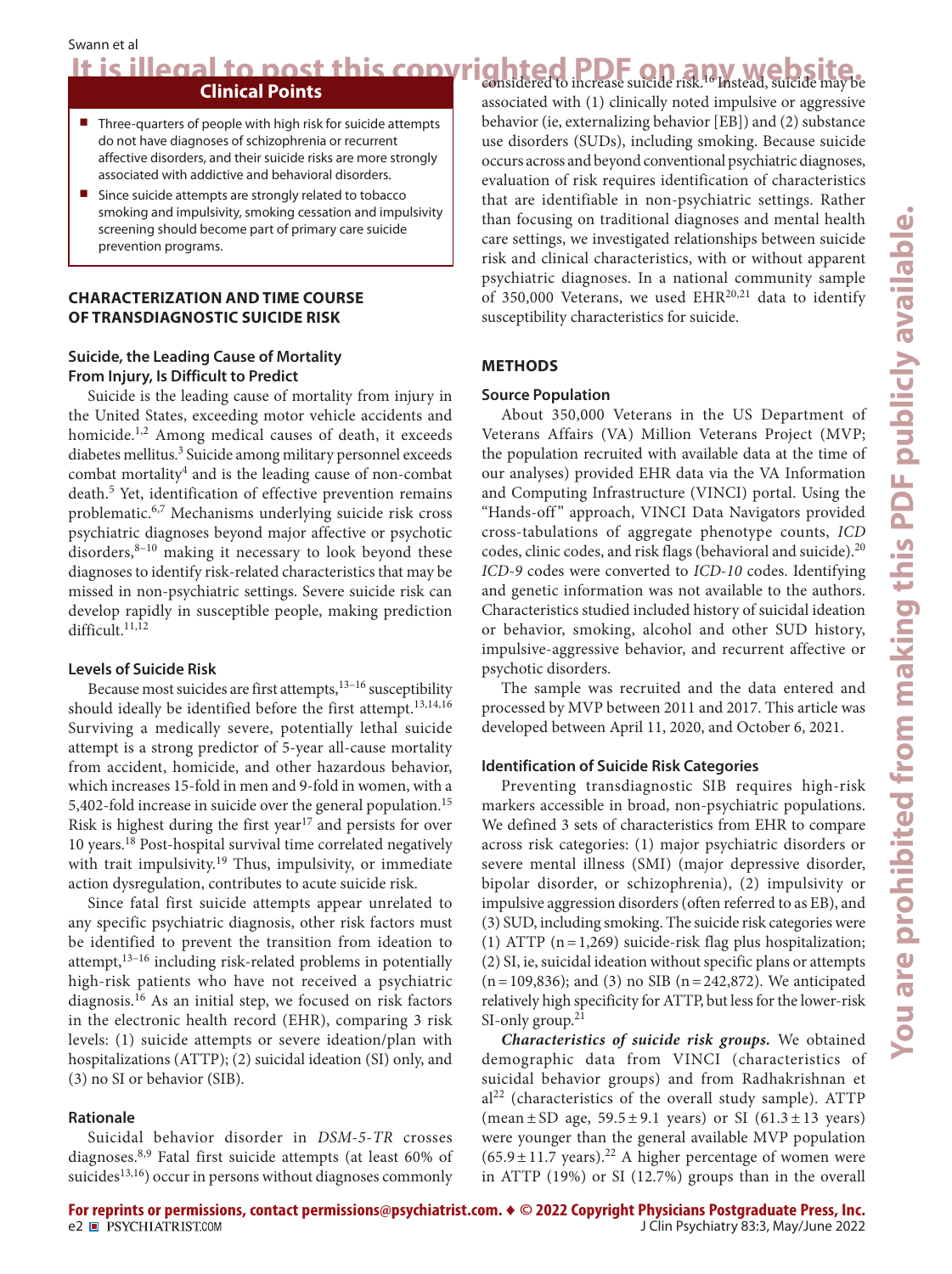### **It is illegal to post this copyrighted PDF on any website**.<br>MVP group (7.6%). A higher percentage of African **Computer in the state of African**

Americans were in the ATTP (22.3%) or SI (23.4%) groups than in the overall MVP group (10.5%).

*Definitions of clinical groups.* We defined problem drinking as having an Alcohol Use Disorders Identification Test–Consumption (AUDIT-C) score >  $3^{23}$  (n = 113,224) and severe alcohol use as meeting *ICD* codes for withdrawal or detoxification (F10.23; n=2,286). Prevalence of addictions was measured by outpatient treatment referral for SUD ( $n = 56,338$ ), greater than the number with a corresponding SUD diagnosis code. We defined smoking as current cigarette use  $(n=49,853)$ .

EB markers were (1) restricted/monitored hospital access because of aggressive or other inappropriate behavior (n= 1,597); (2) *ICD* code for impulsivity- or aggression-related problems in EHRs, including borderline (F60.3) or antisocial (F60.2) personality disorders, intermittent explosive disorder (F63.81), and unspecified impulsive disorder (F63.9) ( $n = 3,097$ ); and (3) history of arrest, probation, or incarceration (*ICD* code Z65.3) (n=4,203). Overall, 8,146 had 1 marker, 673 had 2, and 72 had all 3. These conditions are probably underdiagnosed, especially in non-psychiatric settings, possibly reducing sensitivity but increasing specificity.

We classified major psychiatric disorders from EHRs, recognizing that potential disadvantages of EHRs<sup>7,21,24,25</sup> may be outweighed by their efficiency for studying large samples without additional participant burden of specialized assessments. We used multiple diagnostic codes for each disorder and characteristic<sup>21,25,26</sup> because these *ICD* ranges balanced clinical consistency with local or clinicianrelated variation and diagnostic instability. The *ICD-10* codes used were F20–F29 for schizophrenia, F30 or F31 for bipolar disorder, and F32 or F33 for major depressive disorders.

#### **Statistical Methods**

We calculated risk ratios (RRs) rather than odds ratios (ORs) along with confidence intervals (CIs) because large sample sizes distort ORs, overestimating their effects.<sup>27</sup> Analyses used STATA 16 (College Station, Texas).

#### **RESULTS**

#### **Clinical and Behavioral Characteristics of Suicide Risk**

*Suicide risk and psychiatric diagnosis.* Table 1 shows suicide-related RRs for Veterans with EHR diagnoses of SMI: major depressive disorder (MDD), bipolar disorder (BD), and schizophrenia. For ATTP, 369 (29.1%) of 1,269 had diagnoses of

| avelarian di il ar anv warde                                                |  |  |
|-----------------------------------------------------------------------------|--|--|
|                                                                             |  |  |
| Table 1. Suicidal Ideation and Behavior: Psychiatric Diagnosis <sup>a</sup> |  |  |
|                                                                             |  |  |

| Suicide Risk Group, n (Percent of Total Study Population) |                |                                                                                                                                                                                                                      |  |  |
|-----------------------------------------------------------|----------------|----------------------------------------------------------------------------------------------------------------------------------------------------------------------------------------------------------------------|--|--|
| $(0.36\%)$                                                | (31.03%)       | No SIB, $n = 242,872$<br>$(68.61\%)$                                                                                                                                                                                 |  |  |
|                                                           |                |                                                                                                                                                                                                                      |  |  |
| 158<br>1.04                                               | 10,185<br>1.67 | 3,270<br>$0.34(0.33 - 0.35)$<br>$-1.82$                                                                                                                                                                              |  |  |
|                                                           |                |                                                                                                                                                                                                                      |  |  |
| 147<br>1.85                                               | 4,748<br>2.07  | 830<br>$0.20(0.19 - 0.22)$<br>$-2.55$                                                                                                                                                                                |  |  |
|                                                           |                |                                                                                                                                                                                                                      |  |  |
| 64<br>1.74                                                | 2,039<br>1.79  | 482<br>$0.26(0.24 - 0.29)$<br>$-2.13$                                                                                                                                                                                |  |  |
|                                                           |                |                                                                                                                                                                                                                      |  |  |
| 369<br>1.58                                               | 16,972<br>1.87 | 4,582<br>$0.315(0.307 - 0.322)$<br>$-1.96$                                                                                                                                                                           |  |  |
|                                                           |                | SI, n = 109,836<br>ATTP, $n = 1,269$<br>$3.45(2.96 - 4.12)$<br>$2.51(2.48-2.54)$<br>7.78 (6.52–9.16)<br>$2.67(2.63 - 2.70)$<br>7.35 (5.49–9.03)<br>$2.50(2.45 - 2.56)$<br>$2.71(2.68 - 2.73)$<br>$6.07(5.38 - 6.85)$ |  |  |

<sup>a</sup>The table shows mean and 95% CI of RR for ATTP, SI, and No SIB in patients with depression, bipolar disorder, schizophrenia, or any of the 3 diagnoses, as defined in Methods section. No SIB reflects apparent protective effect, against SIB in general, of absence of the condition.

Abbreviations: ATTP = severe suicide attempt, ES = effect size, RR = risk ratio, SI=suicidal ideation, SIB=suicidal ideation or behavior.

SMI, compared to 15.5% of those with SI. Therefore, about 71% of ATTP did not have an SMI diagnosis. In the ATTP group, those with schizophrenia and BD had RRs significantly greater than those with MDD. Participants with BD had the highest RR for SI. RRs were higher for ATTP than for SI. ATTP RR was substantially lower in the MDD group than in the other groups. Not having one of these diagnoses reduced RR for ATTP and SI to less than 1, suggesting that not having that diagnosis had protective effects against SIB in general.

*Externalizing, impulsive-aggressive behavior and suicide risk.* Table 2 shows that EBs expressed as impulsive and/or aggressive behavior are related to apparent suicide risk. RRs for ATTP were substantially higher among those with behavioral flags and behaviorrelated diagnosis than among those with recurrent psychiatric diagnoses (Figure 1). Further, RRs for ATTP were substantially higher than for SI. Veterans with impulsivity-related problems had the largest ATTP RRs (25.4) in the study population. Over three-fourths of the Veterans noted in Table 2 had histories of SI (6,448/8,146); lack of an impulsivity-related diagnosis reduced RR for SIB.

*SUD and suicide risk.* Table 3 shows that, for alcohol or SUD, RRs were higher for ATTP than for SI. AUDIT-C score>3 was common in the study sample, present in half with ATTP and about one-third of the overall group with SIB. This threshold score for potential problem  $drinking<sup>23</sup>$  can lead to suggested referral for evaluation and treatment. History of alcohol withdrawal or need for detoxification increased the RR for ATTP by 4-fold relative to problem drinking. This finding may arise from susceptibility to bouts of out-of-control drinking, which is common immediately before suicide attempts even in those without regular drinking or a diagnosed alcohol use disorder.<sup>28,29</sup> Two-thirds of the Veterans in SUD treatment had histories of suicidal ideation; RR for ATTP was 5 times that for SI and almost twice the RR for ATTP in BD or schizophrenia.

Cigarette smoking and suicidal behavior. Table 3 shows RRs for smoking and suicidal behavior. About 14% (49,853) had a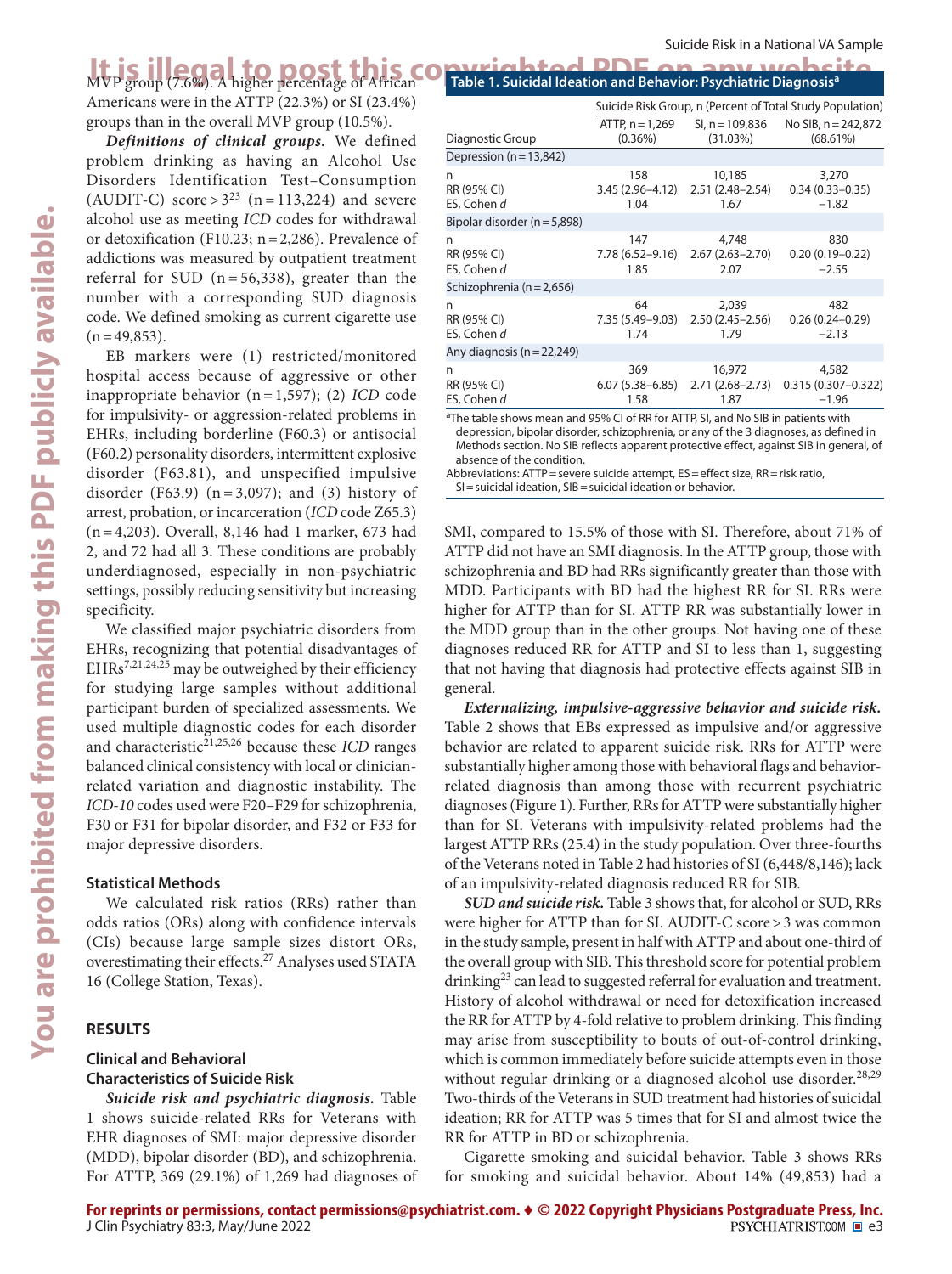It is illegal **to post this copyrighted PDF on any website. (Externalizing Behavior)<sup>a</sup>**

|                                      | Suicide Risk Group (% of Total Study Population)                  |                                      |                                            |  |
|--------------------------------------|-------------------------------------------------------------------|--------------------------------------|--------------------------------------------|--|
| Diagnostic Group                     | ATTP, n = 1,269<br>$(0.36\%)$                                     | SI, n = 109,836<br>(31.03%)          | No SIB, $n = 242,872$<br>$(68.61\%)$       |  |
| Impulsivity diagnosis $(n=3,097)$    |                                                                   |                                      |                                            |  |
| n<br>RR (95% CI)<br>ES, Cohen d      | 282<br>25.4 (22.1–29.1)<br>3.62                                   | 2,732<br>$2.89(2.85 - 2.93)$<br>2.85 | 133<br>$0.062(0.053 - 0.073)$<br>$-4.88$   |  |
| High-risk flag $(n=1,591)$           |                                                                   |                                      |                                            |  |
| n<br>RR (95% CI)<br>ES, Cohen d      | 103<br>19.6 (16.1–23.8)<br>3.16                                   | 1,121<br>$2.28(2.21 - 2.36)$<br>1.43 | 264<br>$0.241(0.216 - 0.269)$<br>$-2.26$   |  |
| Incarceration/arrest ( $n = 4,203$ ) |                                                                   |                                      |                                            |  |
| n<br>RR (95% CI)<br>ES, Cohen d      | 94<br>$6.66(5.41 - 8.20)$<br>1.68                                 | 3,237<br>$2.53(2.48 - 2.57)$<br>1.81 | 778<br>$0.267(0.251 - 0.285)$<br>$-2.11$   |  |
| Any $(n=8, 146)$                     |                                                                   |                                      |                                            |  |
| n<br>RR (95% CI)<br>ES, Cohen d      | 350<br>16.2 (14.3–18.31)<br>2.83                                  | 6,448<br>$2.65(2.62 - 2.68)$<br>1.99 | 1,038<br>$0.182(0.172 - 0.193)$<br>$-2.74$ |  |
| $2 - 1$ $11$                         | $1.952 \times 10^{1}$ $1.002 \times 10^{1}$ $1.102 \times 10^{1}$ |                                      | $\cdots$                                   |  |

<sup>a</sup>The table shows means and 95% CI of RR for ATTP, SI, and No SIB in patients with an impulsivity-related diagnosis, restriction from the facility because of ATTP disruptive behavior, incarceration/arrest, or any of these 3 conditions, as defined in Methods section. No SIB reflects apparent protective effect of absence of the condition.

Abbreviations: ATTP=severe suicide attempt, ES=effect size, RR=risk ratio, SI=suicidal ideation, SIB=suicidal ideation or behavior.

smoking-related *ICD* code. Among smokers, as with those with recurrent psychiatric disorders, RRs were significantly higher for ATTP than for SI; not smoking had a protective effect. In the ATTP group, 45% (574/1,269) were smokers, a rate 3 times greater than that for the entire MVP sample. Over 50% (27,694/49,853) of smokers had SI histories.

Figure 1 contrasts the differences in the strengths of association between smoking RR and the RR for two types of suicidal behaviors (ATTP vs SI only) across MDD, BD, schizophrenia, posttraumatic stress disorder (PTSD), SUD, and EB. The ATTP group shows a strong linear trend by disorder between the RR for smoking and the RR for suicide attempts ( $r^2$  of 0.95,  $P < .001$ ), whereas within the SI group there was no association by disorder  $(r^2=0.09, \text{NS})$ . In the overall model, there was a highly significant interaction between RR for smoking and RR for SI vs ATTP  $(F_{3,11}=88.3,$ *P*<.001; interaction *P*<.001). Therefore, in addition to its direct effects on suicidal behavior, smoking increased apparent susceptibility to conditions with high RR for ATTP, without effect on RR for SI.

#### **DISCUSSION**

#### **Identifying Risk in General Clinical Settings: Mechanisms and Clinical Features**

Suicidality in Veterans was related to SMI, impulsiveaggressive EB, and SUDs, including alcohol abuse and smoking. Notably, about 71% (900/1,269) of the ATTP group did not an SMI diagnosis (Table 1), implicating transdiagnostic mechanisms in suicidality.8,9,16 The ATTP group had high RR for ATTP, suggesting that concurrent or preexisting EBs or SUDs are likely to increase suicide risk in Veterans with SMI.

Community- or medical system–based practices can assess these SUD and EB risk factors in EHRs.<sup>22</sup> Problems related to EB had the strongest relationship to suicide risk (Table 2). EBs are typically underreported, but clearly merit more careful consideration and screening in primary care settings. The EHR provides indirect measures of behavior regulation; more validated, clinically feasible, direct measures of these EBs are needed.

#### **Neurobehavioral Mechanisms Potentially Underlying Suicide Risk and Behavior**

Suicidal behavior links long-term sensitization to addictive or other sensitizing stimuli and immediate impulsive behavior dysregulation.<sup>30,31</sup> Table 1 shows that nearly three-fourths of the ATTP sample did not have schizophrenia or a major affective disorder, though suicidality is strongly associated with impulsivity.<sup>10</sup> Tables 2 and 3 show that risk for suicide was strongly related to EB and SUD. Effects of smoking as an SUD on suicidality may be enhanced by prominent roles of nicotinic brain receptors in impulsivity and sensitization related to other stimuli,  $32-36$ as discussed later in this section.

*Persistent effects on immediate behavior: sensitization and SUD.* In susceptible individuals, highly stressful or rewarding stimuli produce behavioral sensitization and crosssensitization, disrupting regulation of reward, arousal, and action.<sup>31</sup> Sensitization combines anhedonia and impulsivity and predisposes to addictive and suicidal behavior.<sup>35-37</sup> Table 3 shows that high risk for suicide was strongly related to SUD. Further, suicide risk had a dose-response relationship to the severity of alcohol problems with substantially higher risk for alcoholism with severe complications than for problem drinking (AUDIT-C score>3) (Table 3). Smoking increased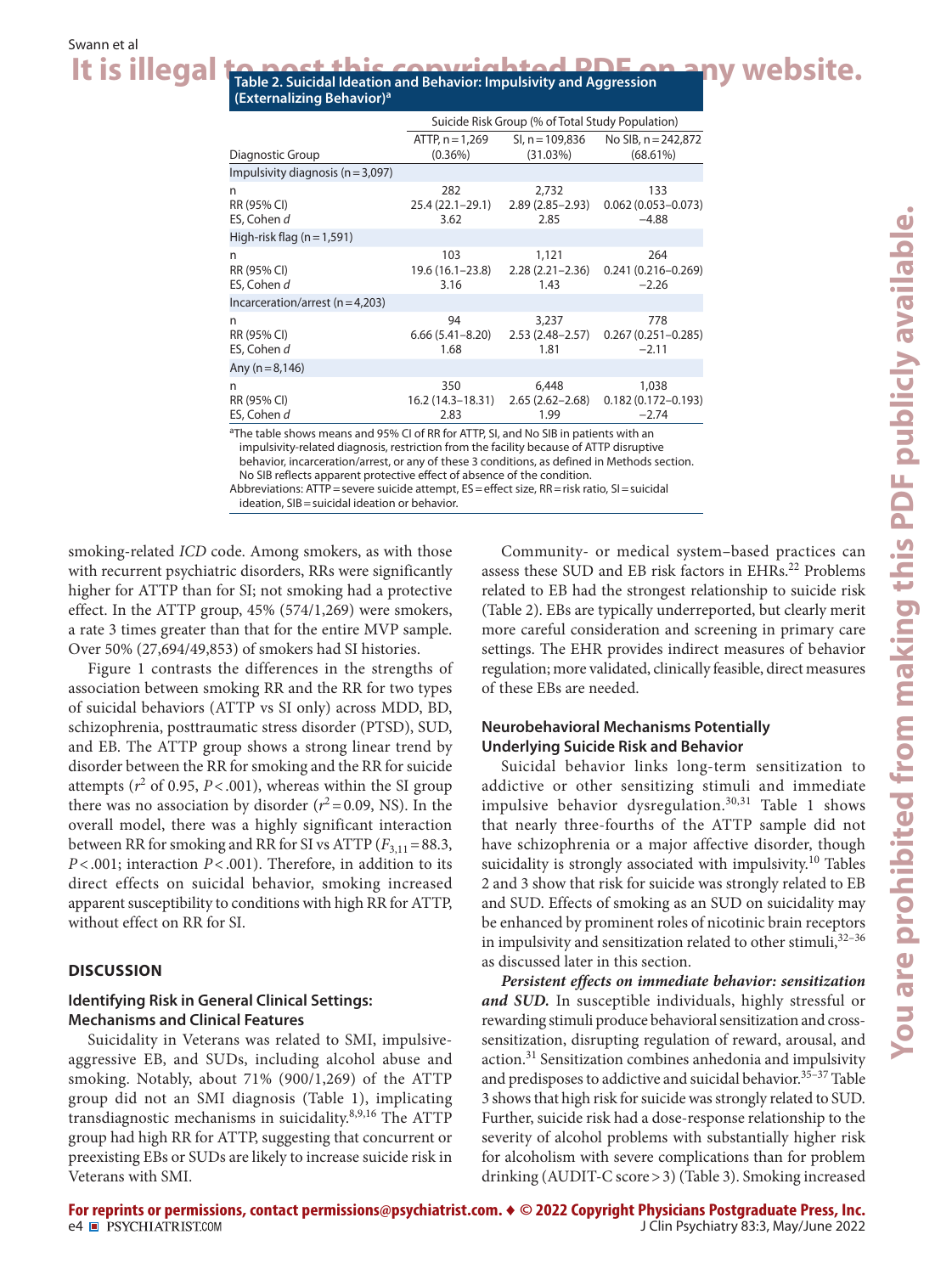### It is illegal to post this copyrighted PDF on any website.



a The figure shows risk ratios (RRs) for smoking versus RR for suicide attempter (ATTP) and suicidal ideation only (SI). The regression line for ATTP has an  $r^2$  of 0.95 (P<.001); for SI,  $r^2$  = 0.09. The overall model has *F*3,11=88.3, (*P*<.001); interaction between ATTP and SI has *P*<.001. EB includes participants with at least 1 of the 3 conditions in Table 2.

Abbreviations: BD = bipolar disorder, EB = externalizing behavior, MDD = major depressive disorder, SCZ=schizophrenia, SUD=substance use disorder.

| Table 3. Suicidal Ideation and Addictive Behavior <sup>a</sup> |                                               |                                                        |  |  |  |  |
|----------------------------------------------------------------|-----------------------------------------------|--------------------------------------------------------|--|--|--|--|
| Suicide Risk Group (% of Total Study Population)               |                                               |                                                        |  |  |  |  |
| ATTP, $n = 1,269$<br>$(0.36\%)$                                | $SI, n = 109,836$<br>(31.03%)                 | No SIB, $n = 242,872$<br>$(68.61\%)$                   |  |  |  |  |
|                                                                |                                               |                                                        |  |  |  |  |
| 919<br>13.87 (12.27–15.68)<br>2.57<br>2.57                     | 35,276<br>$2.50(2.48 - 2.52)$<br>1.37<br>1.37 | 19,224<br>$0.454(0.449 - 0.459)$<br>$-1.53$<br>$-1.53$ |  |  |  |  |
|                                                                |                                               |                                                        |  |  |  |  |
| 77<br>9.94 (7.92-12.47)<br>2.16                                | 1,689<br>$2.40(2.34 - 2.46)$<br>1.62          | 520<br>$0.34(0.306 - 0.356)$<br>$-1.79$                |  |  |  |  |
|                                                                |                                               |                                                        |  |  |  |  |
| 672<br>$2.39(2.14 - 2.67)$<br>0.70                             | 43,724<br>1.41 (1.39–1.42)<br>0.40            | 68,156<br>$0.829(0.825 - 0.834)$<br>$-0.44$            |  |  |  |  |
|                                                                |                                               |                                                        |  |  |  |  |
| 574<br>5.04 (4.51 – 5.63)<br>1.38                              | 27,694<br>$2.06(2.04 - 2.08)$<br>1.00         | 21,585<br>$0.34(0.33 - 0.35)$<br>$-1.03$<br>$\sim$     |  |  |  |  |
|                                                                | $\cdots$ $\cdots$<br>27.77                    | $\cdots$                                               |  |  |  |  |

<sup>a</sup>The table shows means and 95% CI of RR for ATTP, SI, and No SIB in patients with assignment to SUD treatment, alcohol withdrawal or detoxification, AUDIT-C score>3, or cigarette smoking, as defined in Methods section. No SIB reflects apparent protective effect of absence of the condition.

Abbreviations: ATTP=severe suicide attempt, AUDIT-C=Alcohol Use Disorders Identification Test–

Consumption, ES=effect size, RR=risk ratio, SI=suicidal ideation, SIB=suicidal ideation or behavior.

severe suicide risk independently, but also was increased in the Veterans with SMI and other SUDs, which additively increase risk. Nicotine directly and indirectly increases sensitization<sup>38,39</sup>: in addition to being a sensitizing stimulus, nicotinic activation is required for sensitization to other stimuli,<sup>39,40</sup> consistent with the relationships between RRs for smoking and severe suicidal behavior noted in Figure 1. However, sensitization is not due to nicotinic mechanisms alone, and it requires other factors including dopaminergic  $D_2$ <sup>41</sup> noradrenergic  $\alpha_1$ <sup>41</sup> and glutamatergic<sup>42</sup> activation. Thus, medicines that reduce sensitization would potentially prevent smoking and suicide.

Development of SUD may require behavioral sensitization.<sup>43,44</sup> Cross-sensitization occurs across SUD substances<sup>45</sup>; for example, early onset of smoking and alcohol use together is strongly associated,<sup>46</sup> and alcohol dependence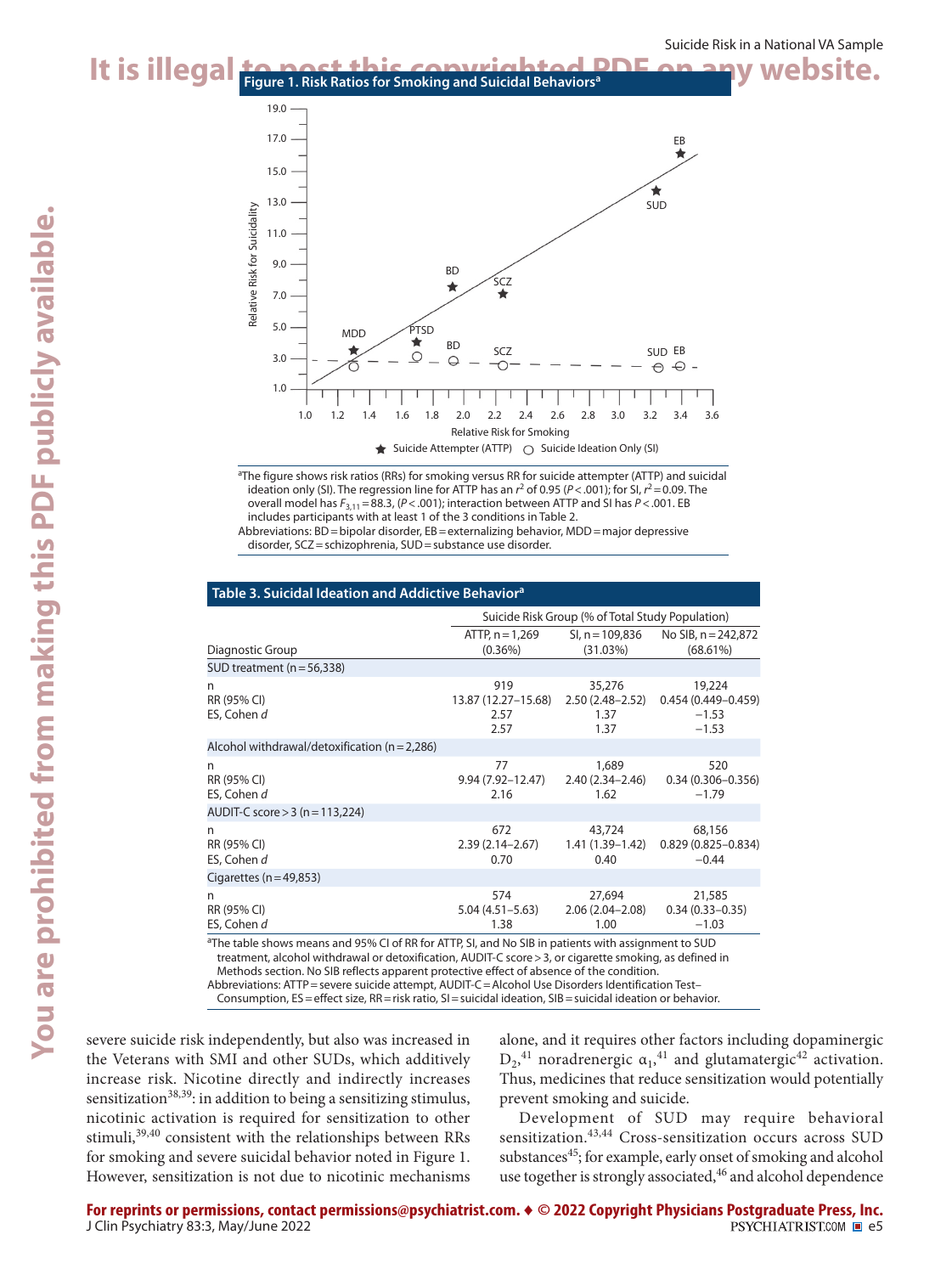It is illegal to post this copy and smoking each increases the likelihood of the other by about 4-fold.33 Cross-sensitization also occurs between SUD and stress-related stimuli<sup>37</sup> as shown in humans with PTSDinducing stressors.<sup>47</sup> Susceptibility to sensitization varies widely across individuals, potentially modifying behavior, comorbidities, and illness, but developing SMI does not appear to require sensitization. $48,49$  Apparent sensitization from coexisting SUD, previous trauma, or many previous suicide attempts is associated with increased risk for suicidal behavior in bipolar disorder and across diagnoses.<sup>13,32,33</sup> Therefore, suicide risk in Veterans with SMI may be related to coexisting sensitization-related disorders such as SUD or  $EB^{22,33}$  (Table 3).

*Smoking may promote sensitization directly and indirectly.* Smoking, a common SUD, has a transdiagnostic effect on suicide risk (Table 3) and a strong association with EB for ATTP (Figure 1). Figure 1 further shows that RRs between clinical groups and smoking correlated strongly for ATTP ( $r^2$ =0.95) but not for SI ( $r^2$ =0.09), with a highly significant interaction between smoking and suicide risk for the ATTP group (*P*< .001). Nicotine-related mechanisms may, therefore, interact with other characteristics to specifically increase RR for ATTP suicidal behavior across a range of clinical conditions. These two strong associations for smoking may reflect an underlying disruption of action regulation that is increased because smoking delivers nicotine rapidly to the brain.13,17–19,34–37 Nicotine inhalation through vaping also delivers nicotine rapidly to the brain and increases suicidal behavior and attempts, perhaps especially in adolescents.50 Adolescent nicotine use predicts adult suicide.<sup>51</sup> Retrospective<sup>52,53</sup> and prospective<sup>54-57</sup> studies in large non-psychiatric populations, including Veterans and non-Veterans, show that smoking is associated with increased suicide. Greater smoking severity increases suicide risk, regardless of diagnosis and adjusted for demographic and health characteristics. $9,52-57$  This association suggests involvement of nicotine in transdiagnostic mechanisms of risk. A meta-analysis<sup>58</sup> based on a sample of 1.4 million adults reported increased suicide rates by 24% for each 10 cigarettes smoked daily (RR=1.24; 95% CI, 1.20–1.28). A more recent meta-analysis<sup>59</sup> showed that ORs for smoking and suicide increased progressively from ideation to attempt to death. People at high risk of suicide also have increased mortality from accidental injuries; death from injury is greater in heavier than in lighter smokers, independent of age, race, gender, alcohol use, seat belt use, education, and marital status.58 Smoking also predicts suicide risk in patients with major depressive<sup>60</sup> and bipolar<sup>61</sup> disorders. The National Epidemiologic Survey on Alcohol and Related Conditions (NESARC;  $n = 34,653$ ), a national American adult survey, found that lifetime and past-year nicotine dependence was associated with lifetime and past-year suicide attempts, regardless of diagnoses.<sup>62</sup> Suicide risk was lower in nicotine-dependent people who had quit than in current smokers.<sup>62</sup>

*Immediate regulation: impulsivity.* Table 2 shows that the strongest predictors of risk were EBs. Impulsivity

It is illegal to post this copyrighted PDF on any website. facilitation and inhibition of action<sup>36</sup> and predisposes to suicide.<sup>33,36</sup> Trait impulsivity predisposes to behavioral sensitization,<sup>31</sup> increasing addiction risk. Impulsivityrelated noradrenergic hyper-functioning<sup>36,63</sup> impairs prefrontal cortex inhibitory protections against suicide.<sup>63,64</sup> Action-impulsivity, with impaired regulation of behavioral inhibition, occurring before conscious awareness,  $65$ predisposes to suicidal and other ATTP-related behavior.<sup>31,66</sup>

> Two aspects of impulsivity are especially relevant to suicide: (1) "Impulsive" versus "planned" attempts is a false dichotomy. Impulsivity is integral to suicidal behavior, but its role and interactions with other characteristics vary.<sup>31</sup> Trait impulsivity is higher with both a suicide plan and an attempt than with an attempt or plan alone.<sup>67</sup> Momentary impulsivity can make someone more likely to act on a previously formulated plan.<sup>11,12,65,66</sup> (2) People are generally not impulsive all the time. Impulsivity appears in susceptible individuals $^{11,12}$  as a latent trait, elicited by overstimulation or stressors and facilitated by behavioral sensitization.<sup>31</sup>

> *Combined impulsivity and hopelessness in ATTP behavior.* Impulsivity combined with hopelessness may predict overt suicidal behavior more than either alone.<sup>68,69</sup> Impulsive individuals can experience hopelessness, dissociated from depressed mood, predisposing to suicidality. $31,69-71$  State-dependent impulsivity combined with stress or depressive symptoms can produce negative urgency,  $35,71-73$  combining impulsivity and anhedonia across diagnoses and linking smoking to suicide.<sup>65,74</sup> Smoking increases stress-induced risk-taking; cumulative stressors can combine with nicotine-facilitated sensitization and exacerbate suicide risk,<sup>32</sup> perhaps especially in those already predisposed to impulsivity or negative urgency (Figure 1).

#### **Limitations and Future Study Implications**

Our study has several limitations. (1) RRs were not adjusted for specific demographic characteristics due to the deidentified nature of the database. (2) Clinical psychiatric rating scales, formal diagnostic interviews and details of suicide-related attempts, plans, and hospitalizations were not available for the sample. However, presence of suicide risk flags or hospitalizations increased our sensitivity for severe disturbances. (3) We could not directly assess interactions across risk factors. (4) This EHR-based study had variations in record-keeping across facilities and underdiagnosis or underrecognition of relevant disorders and problems. (5) The time covered by EHRs varied widely over the sample, with little information about relative timing of events, but we used EHRs to identify trait-like measures, reducing the importance of apparent time courses in the EHR. (6) The "SI" group was large and may have overestimated the number of Veterans with sustained or serious rather than transient SI. (7) While Figure 1 demonstrates a strong potential relationship between smoking and disorders specifically associated with high suicide risk, it is likely that the disorder groups overlapped, though this would not alter the direction of these relationships. In summary, this routinely available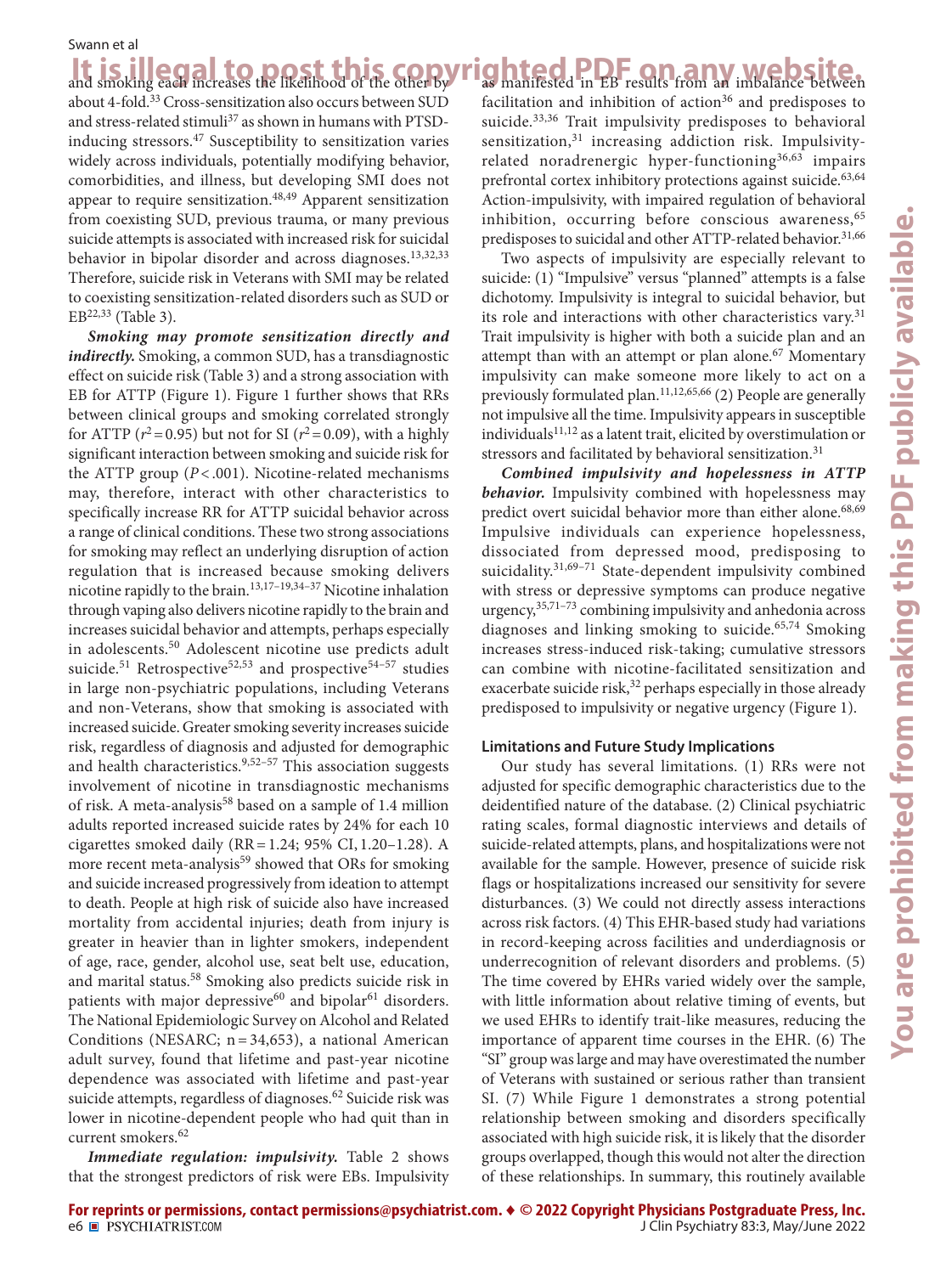suggest an important role of transdiagnostic mechanisms of sensitization and impulsivity, $31$  possibly modeled by smoking

We suggest two main clinical implications. (1) Patients should be screened efficiently for impulsive behaviors (ie, EB) and SUD, including sporadic bouts of binge substance use. (2) Nicotine-related interactions with cholinergic, noradrenergic and glutamatergic systems may be a neurobiological model for suicide risk<sup>38,39,41</sup> offering novel

effects,<sup>30</sup> as targets for suicide prevention.

pharmacologic or psychotherapeutic targets.

### It is illegal to post this copyrighted PDF on any website.

generalizable sample, minimizing participant burden and enabling feasible data collection.<sup>24</sup>

#### **Conclusions**

Recognizing SUD and EB could improve identification of Veterans and other community members at risk for attempting and committing suicide and improve design of effective early interventions. Overall, suicide may be more strongly related to SUD or EB than to SMI, and we

*Submitted:* June 6, 2021; accepted December 29, 2021.

*Published online:* June 6, 2022.

*Disclosure of off-label usage:* Dr Swann has determined that, to the best of his knowledge, lithium, divalproex, carbamazepine, ketamine, and clozapine are not approved by the US Food and Drug Administration for the treatment of suicide prevention, aggression, or impulsivity.

*Relevant financial relationships:* The authors have no potential conflicts of interest relative to this work.

*Funding/support:* Dr Swann received support from the Linda and John Griffin Endowment, Houston, Texas.

*Role of the sponsor:* The Linda and John Griffin Endowment had no role in the conduct of the study or publication of the results.

*Previous presentation:* Data from this article were presented (as virtual presentations) at the 2021 Meetings of the Society for Biological Psychiatry (April 28–May 1, 2021) and the International Association for Suicide Research-American Foundation for Suicide Research (October 26, 2021).

*Acknowledgments:* The authors thank the Michael E. DeBakey Veterans Affairs Medical Center, Houston, Texas, for facilities and support for this research and the Million Veterans Program, CSRD, for access to relevant data.

#### **REFERENCES**

- 1. Hedegaard H, Curtin SC, Warner M. Increase in suicide mortality in the United States, 1999-2018. *NCHS Data Brief.* 2020;362(362):1-8.
- 2. Rockett IR, Regier MD, Kapusta ND, et al. Leading causes of unintentional and intentional injury mortality: United States, 2000–2009. *Am J Public Health*. 2012;102(11):e84-e92.
- 3. Rockett IRH, Caine ED, Connery HS, et al. Mortality in the United States from self-injury surpasses diabetes: a prevention imperative. *Inj*  Prev. 2019;25(4):331-333.
- 4. Thompson M, Gibbs N. More U.S. soldiers have killed themselves than have died in the Afghan war: why can't the Army win the war on suicide? *Time*. 2012:180(4):22-31.
- 5. Armed Forces Health Surveillance Center (AFHSC). Deaths while on active duty in the US Armed Forces, 1990–2011. *MSMR*. 2012;19(5):2–5. PubMed
- 6. Armed Forces Health Surveillance Center (AFHSC). Deaths by suicide while on active duty, active and reserve components, US Armed Forces, 1998–2011. *MSMR*. 2012:19(6):7-10.
- 7. Sall J, Brenner L, Millikan Bell AM, et al. Assessment and management of patients at risk for suicide: synopsis of the 2019 US Department of Veterans Affairs and US Department of Defense Clinical Practice

Guidelines. *Ann Intern Med*. 2019:171(5):343-353.

- 8. Oquendo MA, Baca-Garcia E. Suicidal behavior disorder as a diagnostic entity in the *DSM-5* classification system: advantages outweigh limitations. *World Psychiatry*. 2014;13(2):128-130.
- 9. Chesney E, Goodwin GM, Fazel S. Risks of allcause and suicide mortality in mental disorders: a meta-review. *World Psychiatry*. 2014:13(2):153-160.
- 10. Mann JJ, Arango VA, Avenevoli S, et al. Candidate endophenotypes for genetic studies of suicidal behavior. *Biol Psychiatry*. 2009;65(7):556-563.
- 11. Wortzel HS, Homaifar B, Matarazzo B, et al. Therapeutic risk management of the suicidal patient: stratifying risk in terms of severity and temporality. *J Psychiatr Pract*. 2014;20(1):63-67.
- 12. Barredo J, Bozzay ML, Primack JM, et al. Translating interventional neuroscience to suicide: it's about time. *Biol Psychiatry*. 2021;89(11):1073-1083.
- 13. Bostwick JM, Pabbati C, Geske JR, et al. Suicide attempt as a risk factor for completed suicide: even more lethal than we knew. *A[m](https://doi.org/10.1176/appi.ajp.2016.15070854) J*  Psychiatry. 2016;173(11):1094-1100.
- 14. Klonsky ED, May AM. Differentiating suicide attempters from suicide ideators: a critical frontier for suicidology research. *Suicide Life Threat Behav.* 2014;44(1):1-5.
- 15. Beck AT, Brown GK, Steer RA, et al. Suicide ideation at its worst point: a predictor of eventual suicide in psychiatric outpatients. Suicide Life Threat Behav. 1999;29(1):1-9.
- 16. Jordan JT, McNiel DE. Characteristics of persons who die on their first suicide attempt: results from the National Violent Death Reporting System. *Psychol Med*. 2020;50(8):1390-1397.
- 17. Ostamo A, Lönnqvist J. Excess mortality of suicide attempters. *Soc Psychiatry Psychiatr Epidemiol.* 2001;36(1):29-35.
- 18. Suokas J, Suominen K, Isometsä E, et al. Longterm risk factors for suicide mortality after attempted suicide: findings of a 14-year followup study. *Acta Psychiatr Scand*. 2001;104(2):117-121.
- 19. Nordström P, Gustavsson P, Edman G, et al. Temperamental vulnerability and suicide risk after attempted suicide. *Suicide Life Threat*  Behav. 1996;26(4):380-394.
- 20. Gaziano JM, Concato J, Brophy M, et al. Million Veteran Program: a mega-biobank to study genetic influences on health and disease. *J Clin*  Epidemiol. 2016;70(2):214-223.
- 21. Kim HM, Smith EG, Stano CM, et al. Validation of key behaviourally based mental health diagnoses in administrative data: suicide attempt, alcohol abuse, illicit drug abuse and tobacco use. BMC Health Serv Res. 2012;12(1):18.
- 22. Radhakrishnan K, Aslan M, Harrington KM, et al. Genomics of posttraumatic stress disorder

in veterans: methods and rationale for Veterans Affairs Cooperative Study #575B. *Int J Methods*  Psychiatr Res. 2019;28(1):e1767.

- 23. Reinert DF, Allen JP. The alcohol use disorders identification test: an update of research findings. *Alcohol Clin Exp Res*. 2007:31(2):185-199.
- 24. Song W, Kossowsky J, Torous J, et al. Genomewide association analysis of opioid use disorder: a novel approach using clinical data. *Drug Alcohol Depend.* 2020;217:108276.
- 25. Hoffmire C, Stephens B, Morley S, et al. VA Suicide Prevention Applications Network: a national health care system-based suicide event tracking system. *Public Health Rep*. 2016;131(6):816-821.
- 26. Chen YR, Swann AC, Johnson BA. Stability of diagnosis in bipolar disorder. *J Nerv Ment Dis*. 1998;186(1):17-23.
- 27. Holmberg MJ, Andersen LW. Estimating risk ratios and risk differences: alternatives to odds ratios. JAMA. 2020;324(11):1098-1099.
- 28. Powell KE, Kresnow M-J, Mercy JA, et al. Alcohol consumption and nearly lethal suicide attempts. *Suicide Life Threat Behav*. 2001;32(suppl):30-41.
- 29. Peterson LG, Peterson M, O'Shanick G, et al. Self-inflicted gunshot wounds: lethality of method versus intent. *Am J Psychiatry*. 1985;142:228-231.
- 30. Swann AC, Graham DP, Wilkinson AV, et al. Nicotine inhalation and suicide: clinical correlates and behavioral mechanisms. *Am J*  Addict. 2021:30(4):316-329.
- 31. Lijffijt M, O'Brien B, Salas R, et al. Interactions of immediate and long-term action regulation in the course and complications of bipolar disorder. *Philos Trans R Soc Lond B Biol Sci*. 2019;374(1766):20180132.
- 32. Samaha A-N, Yau W-YW, Yang P, et al. Rapid delivery of nicotine promotes behavioral sensitization and alters its neurobiological impact. *Biol Psychiatry*. 2005;57(4):351-360.
- 33. Moallem NR, Ray LA. Dimensions of impulsivity among heavy drinkers, smokers, and heavy drinking smokers: singular and combined effects. *Addict Behav.* 2012:37(7):871-874.
- 34. Fields S, Leraas K, Collins C, et al. Delay discounting as a mediator of the relationship between perceived stress and cigarette smoking status in adolescents. *Behav*  Pharmacol. 2009;20(5-6):455-460.
- 35. Doran N, Spring B, McChargue D, et al. Impulsivity and smoking relapse. *Nicotine Tob*   $Res. 2004;6(4):641-647.$
- 36. Arnsten AF, Mathew R, Ubriani R, et al. Alpha-1 noradrenergic receptor stimulation impairs prefrontal cortical cognitive [f](https://doi.org/10.1016/S0006-3223(98)00296-0)unction. *Biol*  Psychiatry. 1999;45(1):26-31.
- 37. Miczek KA, Nikulina E, Kream RM, et al. Behavioral sensitization to cocaine after a brief social defeat stress: c-fos expression in the PAG. *Psychopharmacology (Berl)*.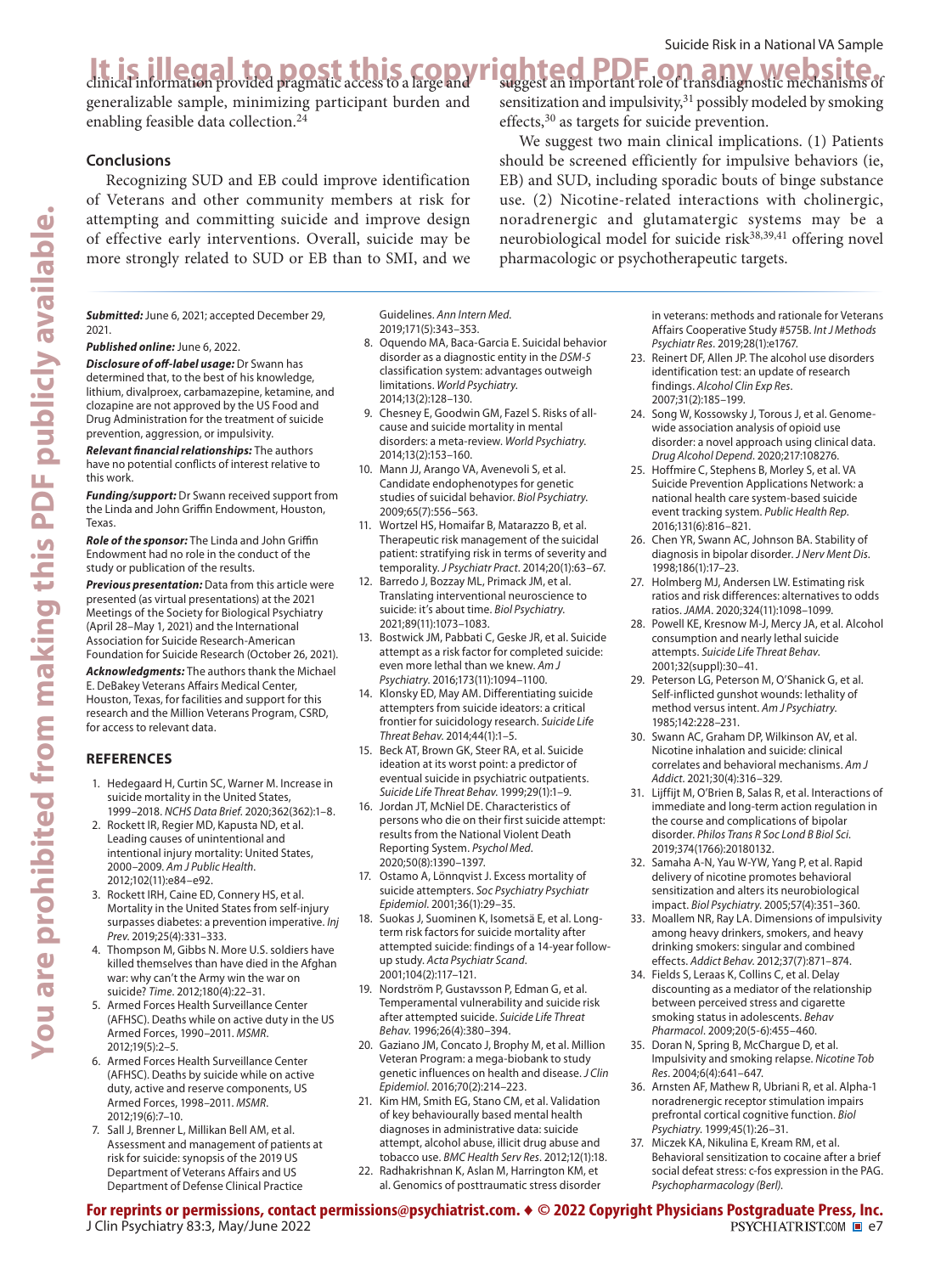#### It, is, illegal to post this copyrighted PDF an any website. Swann et al relation between nicotine dependence and

- 38. DiFranza JR, Wellman RJ. Sensitization to nicotine: how the animal literature might inform future human research. *Nicotine Tob Res.* 2007:9(1):9-20.
- 39. Mao D, McGehee DS. Nicotine and behavioral sensitization. *J Mol Neurosci*.  $2010:40(1-2):154-163.$
- 40. Schoffelmeer AN, De Vries TJ, Wardeh G, et al. Psychostimulant-induced behavioral sensitization depends on nicotinic receptor activation. *J Neurosci*. 2002;22(8):3269-3276.
- 41. Alttoa A, Eller M, Herm L, et al. Amphetamine-induced locomotion, behavioral sensitization to amphetamine, and striatal D2 receptor function in rats with high or low spontaneous exploratory activity: differences in the role of locus coeruleus. *Brain Res.* 2007;1131(1):138-148.
- 42. Wolf ME. The role of excitatory amino acids in behavioral sensitization to psychomotor stimulants. *Prog Ne[ur](https://doi.org/10.1016/S0301-0082(97)00090-7)obiol*. 1998;54(6):679-720.
- 43. Le Dorze C, Tassin JP, Chauveau F, et al. Behavioral and noradrenergic sensitizations in vulnerable traumatized rats suggest common bases with substance-use disorders. *Mol Neurobiol.* 2019;56(1):611-620.
- 44. Lijffijt M, Green CE, Balderston N, et al. A proof-of mechanism study to test effects of the NMDA receptor antagonist lanicemine on behavioral sensitization in individuals with symptoms of PTSD. *Front Psychiatry*. 2019:10:846.
- 45. Wilkinson AV, Shete S, Spitz MR, et al. Sensation seeking, risk behaviors, and alcohol consumption among Mexican or[ig](https://doi.org/10.1016/j.jadohealth.2010.05.002)in vouth. *J Adolesc Health*. 2011:48(1):65-72.
- 46. Lijffijt M, Hu K, Swann AC. Stress modulates illness-course of substance use disorders: a translatio[n](https://doi.org/10.3389/fpsyt.2014.00083)al review. *Front Psychiatry*. 2014;5:83.
- 47. Booij L, Welfeld K, Leyton M, et al. Dopamine cross-sensitization between psychostimulant drugs and stress in healthy male volunteers. *Transl Psychiatry*. 2016;6(2):e740.
- 48. Post RM. Epigenetic basis of sensitization to stress, affective episodes, and stimulants: implications for illness progression and prevention. *Bipolar Disord*. 2016;18(4):315-324.
- 49. Swann AC, Lijffijt M, Lane SD, et al. Severity of bipolar disorder is associated with

*Disord.* 2009:116(1-2):30-36.

- 50. Kim SH, Jeong SH, Park E-C, et al. Association of cigarette type initially smoked with suicidal behaviors among adolescents in Korea from 2015 to 2018. *JAMA Netw Open*. 2021;4(4):e218803.
- 51. Riala K, Alaräisänen A, Taanila A, et al. Regular daily smoking among 14-year-old adolescents increases the subsequent risk for suicide: the Northern Finland 1966 Birth Cohort Study. *J Clin Psychiatry.* 2007;68(5):775-780.
- 52. Balbuena L, Tempier R. Independent association of chronic smoking and abstinence with suicide. *Psychiatr Serv.* 2015;66(2):186-192.
- 53. Iwasaki M, Akechi T, Uchitomi Y, et al; Japan Public Health Center-based Prospective Study on Cancer and Cardiovascular Disease (JPHC study) Group. Cigarette smoking and completed suicide among middle-aged men: a population-based cohort study in Japan. *Ann Epidemiol.* 2005;15(4):286-292.
- 54. Miller M, Hemenway D, Bell NS, et al. Cigarette smoking and suicide: a prospective study of 300,000 male active-duty Army soldiers. *Am J Epidemiol.* 2000;151(11):1060-1063.
- 55. Lucas M, O'Reilly EJ, Mirzaei F, et al. Cigarette smoking and completed suicide: results from 3 prospective cohorts of American adults. J Affect Disord. 2013;151(3):1053-1058.
- 56. Miller M, Hemenway D, Rimm E. Cigarettes and suicide: a prospective study of 50,0[0](https://doi.org/10.2105/AJPH.90.5.768)0 men. *Am J Public Health.* 2000:90(5):768-773.
- 57. Tanskanen A, Tuomilehto J, Viinamäki H, et al. Smoking and the risk of suicide. *Acta Psychiatr Scand.* 2000;101(3):243-245.
- 58. Li D, Yang X, Ge Z, et al. Cigarette smoking and risk of completed suicide: a meta-analysis of prospective cohort stu[d](https://doi.org/10.1016/j.jpsychires.2012.03.013)ies. *J Psychiatr Res*. 2012;46(10):1257-1266.
- 59. Poorolajal J, Darvishi N. Smoking and suicide: a meta-analysis. *PLoS One*. 2016;11(7):e0156348.
- 60. Oquendo MA, Galfalvy H, Russo S, et al. Prospective study of clinical predictors of suicidal acts after a major depressive episode in patients with major depressive disorder or bipolar disorder. *Am J Psychiatry*. 2004:161(8):1433-1441.
- 61. Ostacher MJ, Lebeau RT, Perlis RH, et al. Cigarette smoking is associated with suicidality in bipolar disorder. *[B](https://doi.org/10.1111/j.1399-5618.2009.00744.x)ipolar Disord*. 2009:11(7):766-771.
- 62. Yaworski D, Robinson J, Sareen J, et al. The

suicide attempts in the general population. Can J Psychiatry. 2011;56(3):161-170.

- 63. Arnsten AF, Li BM. Neurobiology of executive functions: catecholamine influences on prefrontal cortical functions. *Biol Psychiatry*. 2005;57(11):1377-1384.
- 64. Swann AC, Lijffijt M, Lane SD, et al. Norepinephrine and impulsivity: effects of acute yohimbine. *Psychopharmacology (Berl)*. 2013;229(1):83-94.
- 65. Swann AC, Bjork JM, Moeller FG, et al. Two models of impulsivity: relationship to personality traits and psychopathology. *Biol*  Psychiatry. 2002;51(12):988-994.
- 66. Swann AC, Dougherty DM, Pazzaglia PJ, et al. Increased impulsivity associated with severity of suicide attempt history in patients with bipolar disorder. *Am J Psychiatry*. 2005;162(9):1680-1687.
- 67. Witte TK, Merrill KA, Stellrecht NE, et al. "Impulsive" youth suicide attempters are not necessarily all that impulsive. *J Affect Disord*. 2008;107(1-3):107-116.
- 68. Barratt ES, Patton JH. Impulsivity: Cognitive, Behavioral, and Psychophysiological Correlates. Zuckerman M, ed. *Biological Basis of Sensation-Seeking, Impulsivity, and Anxiety*. Hillsdale, New Jersey: Lawrence Erlbaum Associates; 1983:77–116.
- 69. Swann AC, Steinberg JL, Lijffijt M, et al. Impulsivity: differential relationship to depression and mania in bipolar disorder. J Affect Disord. 2008;106(3):241-248.
- 70. Simon OR, Swann AC, Powell KE, et al. Characteristics of impulsive suicide attempts and attempters. *Suici[de](https://doi.org/10.1521/suli.32.1.5.49.24212) Life Threat Behav*. 2001;32(suppl):49-59.
- 71. Doran N, Trim RS. The prospective effects of impulsivity on alcohol and tobacco use in a college sample. *J Ps[y](https://doi.org/10.1080/02791072.2013.844380)choactive Drugs*. 2013;45(5):379-385.
- 72. Guillot CR, Pang RD, Leventhal AM. Anxiety sensitivity and negative urgency: a pathway to negative reinforcement-related smoking expectancies. *J Addict Med*. 2014;8(3):189-194.
- 73. Borges AM, Leyro TM, Rosen RL, et al. Negative urgency and ad-libitum smoking topography. *Drug Alcohol Depend.* 2019;201:220-226.
- 74. de Wit H. Impulsivity as a determinant and consequence of drug use: a review of underlying processes. *Addict Biol*. 2009;14(1):22-31.